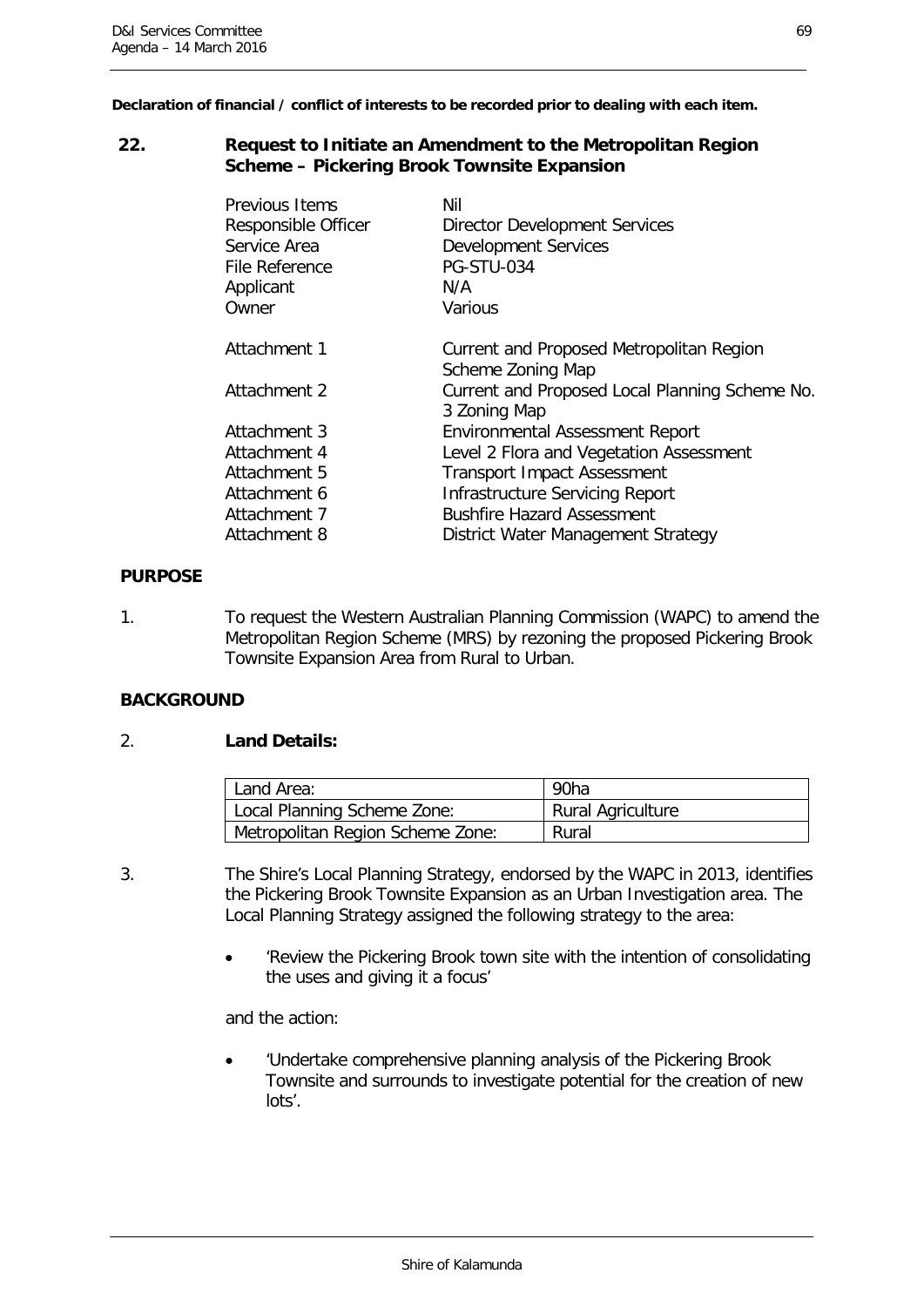- 4. A planning consultant was appointed to conduct preliminary investigations into the subject area and liaise with State Government stakeholders including the WAPC and Department of Water (DoW). In the last year, the Shire has been working with the consultant to identify constraints and opportunities and conduct technical studies in the area.
- 5. The Shire conducted a number of studies that found there were no inherent constraints to allow for the rezoning of the site from Rural to Urban under the MRS, these technical studies included:
	- Environmental Impact Assessment
	- Flora and Vegetation Assessment
	- Transport Impact Assessment
	- Infrastructure Servicing Report
	- Bushfire Hazard Assessment
	- District Water Management Strategy

# **Locality Plan**

6.



- 7. The site is zoned Rural under the MRS and Rural Agricultural under the Shire's Local Planning Scheme No. 3 (the Scheme) (refer Attachments 1 and 2).
- 8. The site covers an area of approximately 90 ha comprising 37 land parcels bounded by Weston Road, Pickering Brook Road, Carinyah Road, Davey Road, Isaacs Road, McCorkill Road and Repatriation Road.
- 9. The site is characterised by predominantly small (2-4 hectares) rural agricultural landholdings either cleared or partially cleared. The majority of lots are being used for agricultural purposes, primarily citrus, stone and pome fruit orchards. The majority of lots also contain residences.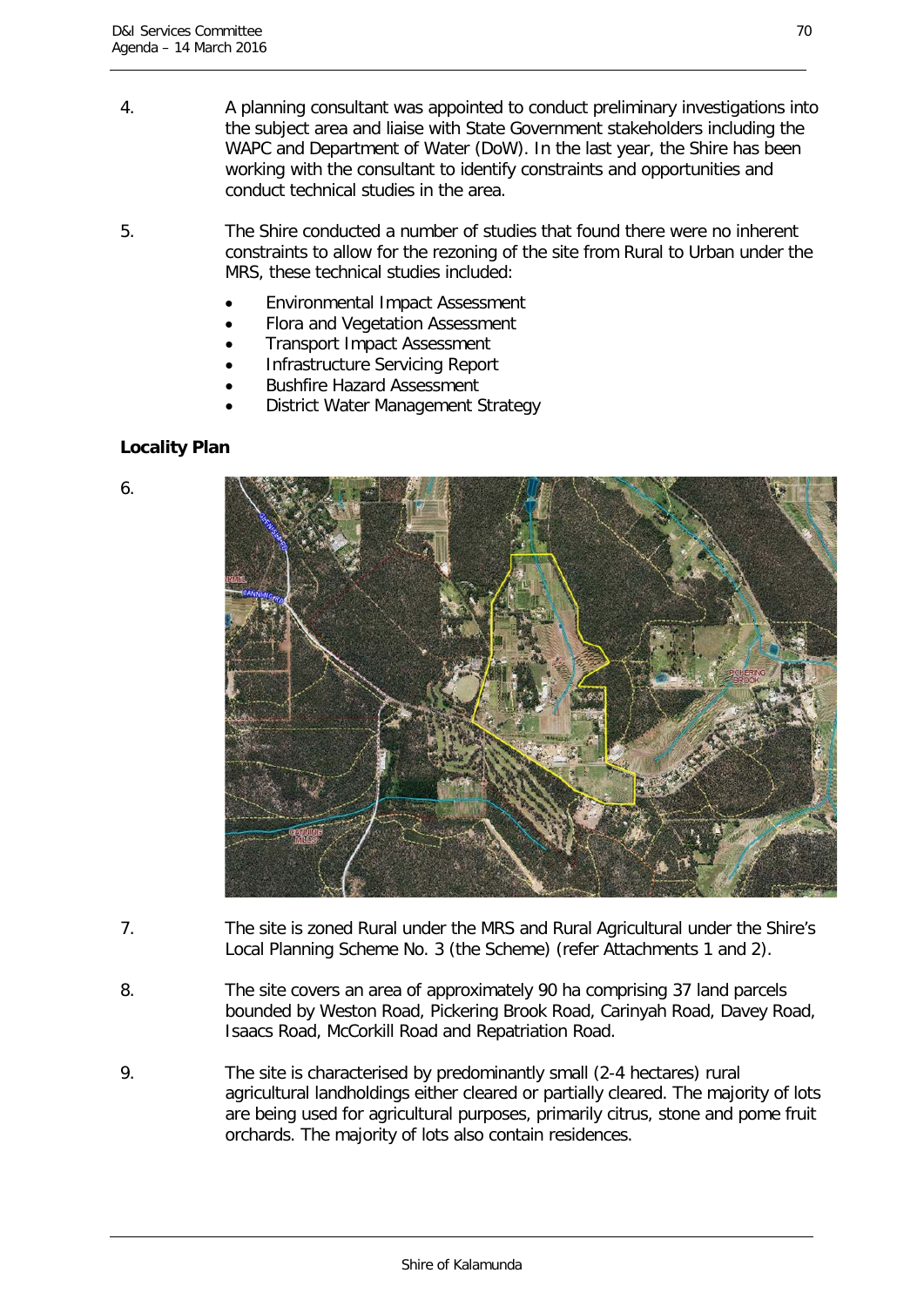10. Some existing landholdings to the south of the site are being used for commercial purposes associated with earth moving and cold storage.

# **DETAILS**

- 11. The Shire proposes to request the WAPC to rezone the site from Rural to Urban under the MRS. The Shire will request the WAPC to progress a concurrent amendment to rezone the site from Rural Agriculture to Urban Development under the Scheme.
- 12. To support the proposal, the Shire has undertaken the following studies:
	- Environmental Impact Assessment
	- Flora and Vegetation Assessment
	- Transport Impact Assessment
	- Infrastructure Servicing Report
	- Bushfire Hazard Assessment
	- District Water Management Strategy

## **Environmental Assessment Report**

- 13. The Shire engaged a consultant to conduct an Environmental Assessment Report (EAR) to assess environmental opportunities and constraints associated with the proposal (Attachment 3).
- 14. The EAR concludes that there are no significant impediments to rural residential development:
	- The vegetation condition across the majority of the site has been rated as 'Completely Degraded' due to historical clearing for agricultural activities. No flora species of conservation significance were recorded across the site.
	- Six fauna species of conservation significance are likely to visit/utilise the site. However, given the lack of remnant vegetation, it is unlikely that the site is significant to these species.
	- Acid Sulphate Soil risk mapping for the site shows that there is a 'Low to nil risk of acid or potentially acid sulphate soils greater than 3m below the ground surface'.
- 15. The EAR recommends that some further studies and management measures be considered during development of a final concept design for the site.
- 16. If this occurs, the EAR concludes the proposed MRS amendment and subsequent development of the site for rural residential purposes will have minimal potential environmental impacts.

### **Level 2 Flora And Vegetation Assessment**

17. The Shire engaged a consultant to conduct a Level 2 Flora and Vegetation Assessment (FVA) to assess the impact the proposed development would have on the flora and vegetation that occurs across the site (Attachment 4).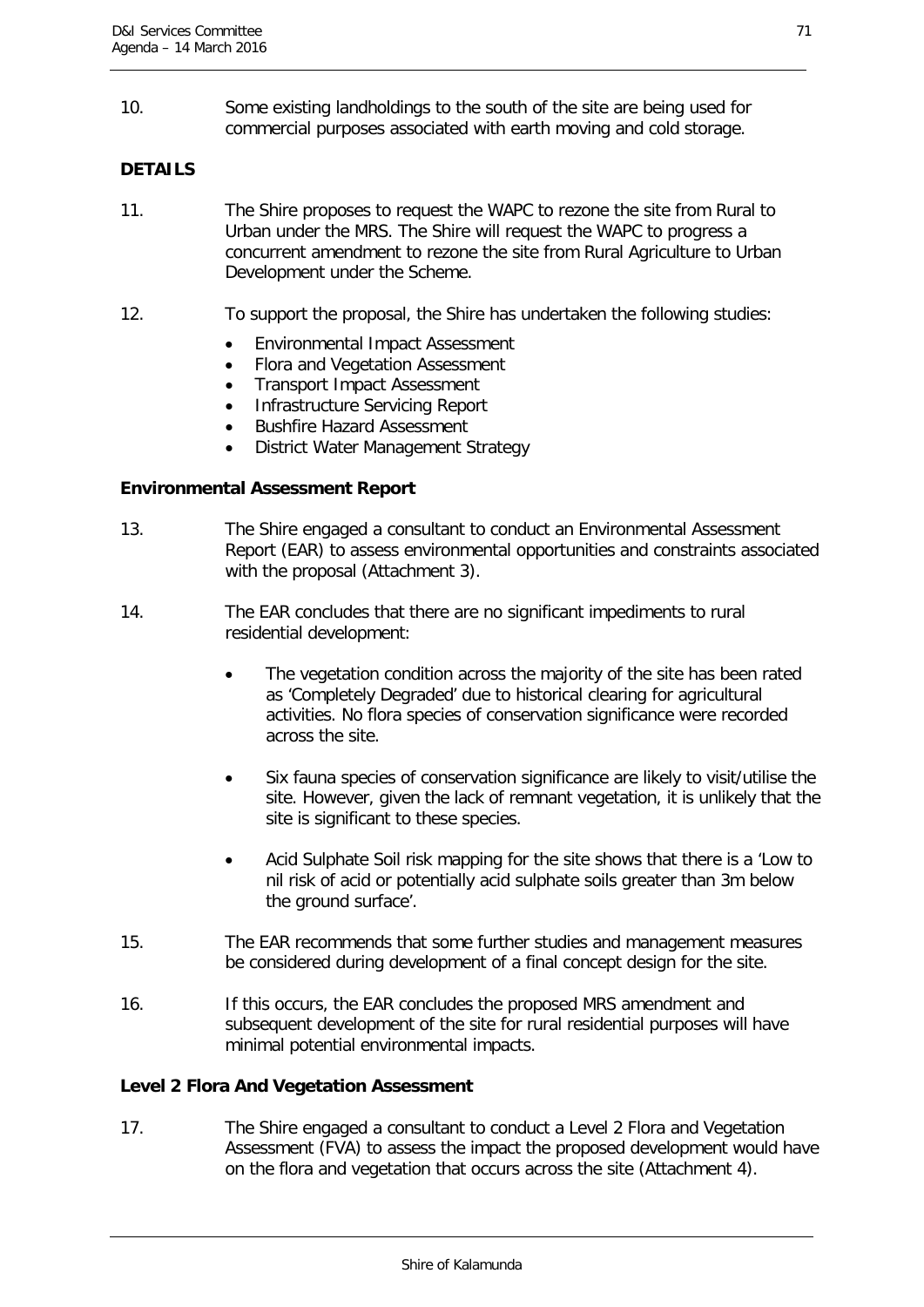18. The FVA found that the proposal would not have a significant impact on the flora and vegetation.

# **Heritage Surveys**

- 19. The Department of Aboriginal Affairs database indicates that no listed Aboriginal heritage places occur within or in close proximity to the site.
- 20. The Shire's Municipal Heritage Inventory indicates that one registered heritage place occurs within the site:
	- Heritage Place No. 55 'Temby's home (fmr)' located at 30 Foti Road, Pickering Brook.

# **Transport Impact Assessment**

- 21. The Shire engaged a consultant to conduct a Transport Impact Assessment (TIA) to assess the potential traffic and transport impacts that the proposed development may have on both the surrounding road and transportation networks (Attachment 5).
- 22. The TIA addressed:
	- The expected future traffic volumes, taking into consideration the planned residential densities.
	- The current and future level of service of the Repatriation Road/Hewson Road intersection and Carinyah Road/Davey Road intersection.
	- An assessment of Pickering Brook Road and Carinyah Road in terms of capacity, turning movements and safety.
- 23. The TIA found that the MRS amendment would not have a significant impact on the safety or performance of the road and transport infrastructure.

# **Infrastructure Servicing Report**

- 24. The Shire engaged a consultant to conduct an Infrastructure Servicing Report (ISR) to assess the existing infrastructure in proximity to the site and the upgrade/connection requirements for the proposed development (Attachment 6).
- 25. The ISR investigated existing and future roads, stormwater drainage, water, power, telecommunications and gas services.
- 26. The ISR found that the MRS amendment would not have a significant impact on the performance of existing and future roads, stormwater drainage, power, telecommunications or gas services.
- 27. Water supply services will likely require some upgrades. The Shire will investigate the technicalities and specifics of these upgrades as part of the Local Structure Planning phase of the planning process.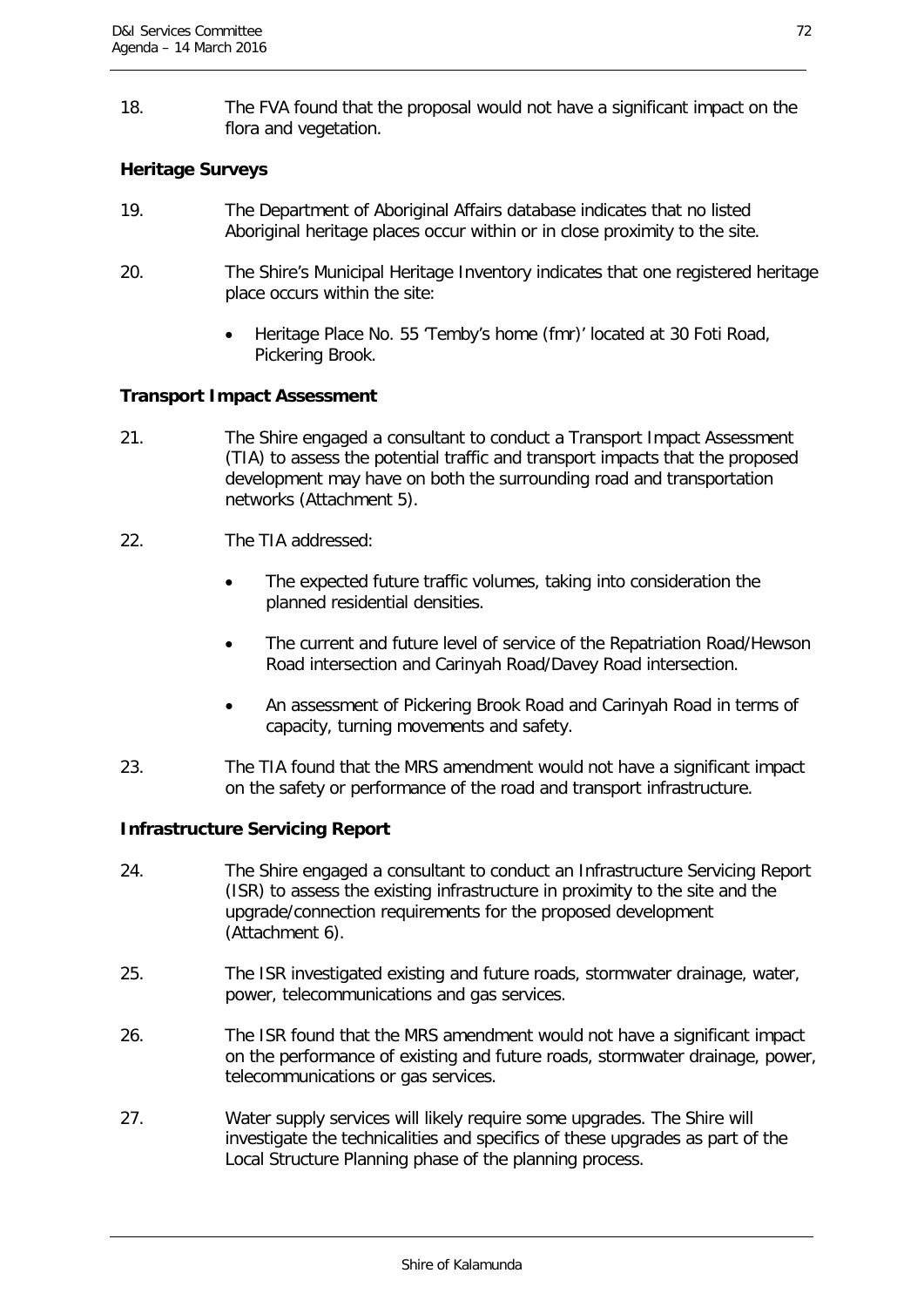## **Bushfire Hazard Assessment**

- 28. The Shire engaged a consultant early in the process to conduct a Bushfire Hazard Assessment of the subject area. The assessment will influence the design and staging of the Townsite expansion project (Attachment 7).
- 29. The current level of assessment shows that the majority of the site is a 'Low' risk, with some 'Moderate' risk where there is remnant vegetation. The site is surrounded by 'Extreme' risk bushland, which will need to be appropriately considered during the Local Structure Planning process.

## **District Water Management Strategy (DWMS)**

30. The Shire engaged a consultant to conduct a DWMS of the subject area. Since the subject area is currently a Priority 2 Public Drinking Water Source Area, no Urban development can be permitted. The purpose of the DWMS is to provide justification that the area should be reclassified to Priority 3, meaning that Urban development is possible. The implementation of the principles and objectives of DWMS through the preparation of the Local Structure Plan will ensure that the drinking water quality of the area will be maintained.

# **STATUTORY AND LEGAL CONSIDERATIONS**

- 31. The Planning and Development Act 2005 (the Act) establishes procedures relating to amendments to the MRS and the Scheme. If the WAPC initiates the proposed amendment, then ultimately the amendment will be determined by the Minister for Planning.
- 32. The Act allows for amendments to the MRS to be processed as either "minor" or "major" amendments depending on whether they are considered to constitute a substantial alteration to the MRS or not.
- 33. This amendment is recommended to be processed as a minor amendment for the following reasons:
	- The scale and size of the proposed amendment is not considered regionally significant. It does not reflect a change to the planning strategy or philosophy for the Metropolitan Region and is unlikely to have an adverse impact on the surrounding localities;
	- The MRS amendment accords with the general intent of a number of strategic State and Local Government documents such as: Directions 2031 and Beyond, Outer Metropolitan Perth and Peel Sub-regional Strategy, and the Local Planning Strategy; and
	- The amendment is to be initiated subject to the resolution of various issues at later stages of the planning process
- 34. If the amendments to the MRS and the Scheme are approved by the Minister, a Local Structure Plan will be prepared for the Pickering Brook Townsite Expansion, which will be required to be endorsed prior to the Shire considering any subdivision or development proposals within the area.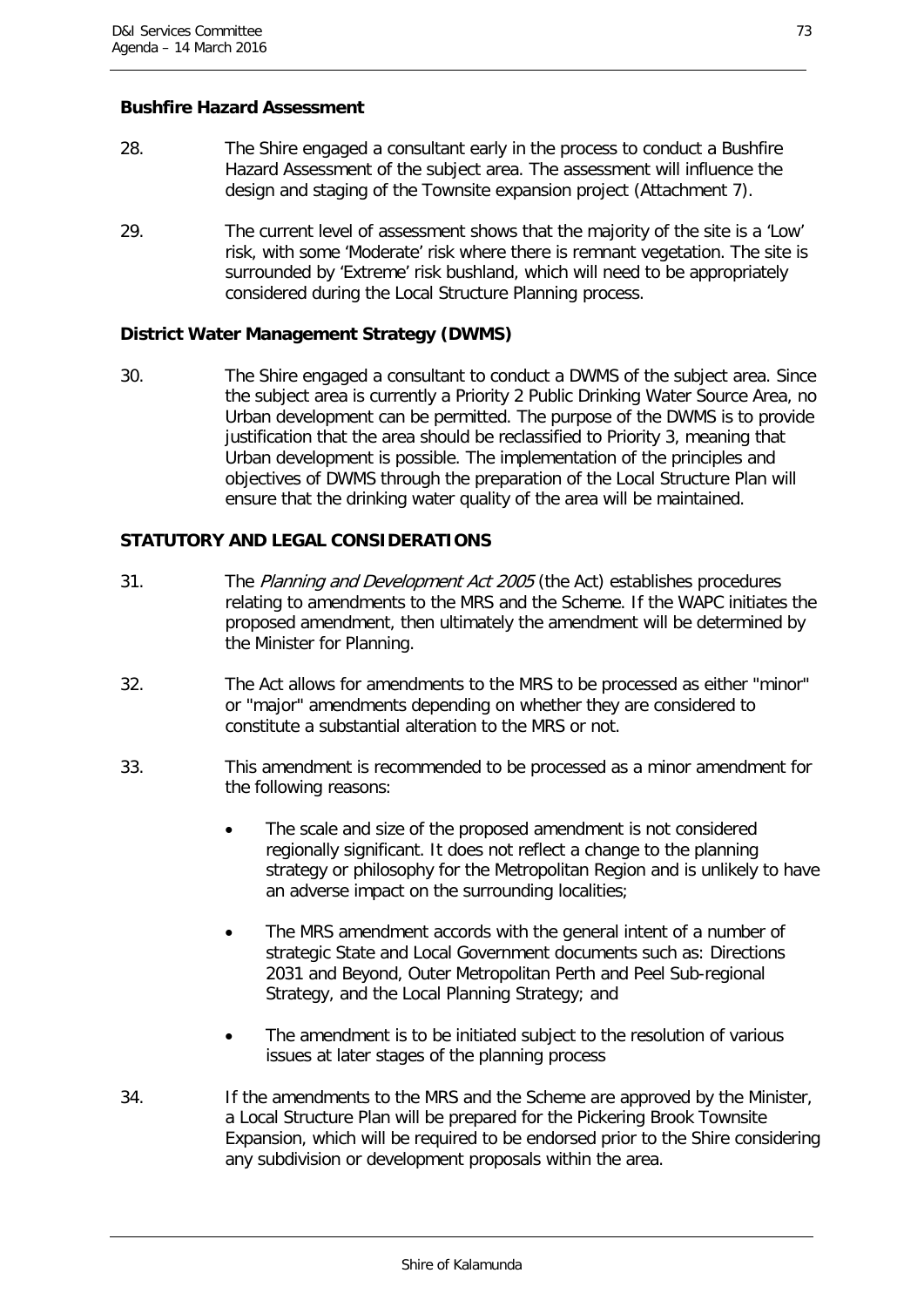# **POLICY CONSIDERATIONS**

## **Development Control Policy 1.9 – Amendment to Region Schemes**

35. The WAPC's Development Control Policy 1.9 - Amendment to region schemes sets out the criteria for deciding whether the major or minor process should be followed.

### **Directions 2031 and Beyond**

- 36. Directions 2031 and Beyond addresses urban growth needs and also takes into consideration the need to protect our natural ecosystems. The framework provides for different lifestyle choices, vibrant nodes for economic and social activity and a more sustainable urban transport network.
- 37. The amendment is consistent with the intent of *Directions 2031 and Bevond* as it will facilitate the construction of a new local centre that will provide a location for incidental shopping for people within the Pickering Brook area and contribute to a decrease in daily car use and increase in the health of the community. Furthermore, the amendment will facilitate small-scale commercial and tourism development in the Hills Orchard Region, which will increase the level of economic and employment self-sufficiency in the region.

## **Draft North-East Sub-regional Planning Framework**

- 38. The draft North-East Sub-regional Planning Framework expands on the principles of *Directions 2031 and Beyond* as they relate to urban development, and is used to inform local planning strategies and schemes.
- 39. The proposal was not represented in the draft North-East Sub-regional Planning Framework as Urban Expansion area. However, the Pickering Brook Townsite Expansion and the site's designation as Urban Expansion formed part of the Shire's Local Planning Strategy, which was approved by the State government. It is unclear at this stage why the proposal was not identified, particularly given the level of consultation undertaken by the Shire with senior staff at the WAPC. The rezoning of the site from Rural to Urban Expansion was included in the Shire's comments on the draft Planning Framework.

## **Shire of Kalamunda Local Planning Strategy**

- 40. The Local Planning Strategy enables Council to determine the vision and strategic planning direction for the Shire for the next 20 years to coincide with Directions 2031 and Beyond.
- 41. The Local Planning Strategy has identified the Pickering Brook Townsite Expansion as a Residential Bushland area suitable for further subdivision. Therefore, the amendment complies with the intent of the Local Planning Strategy. The State Government endorsed the Local Planning Strategy in 2013.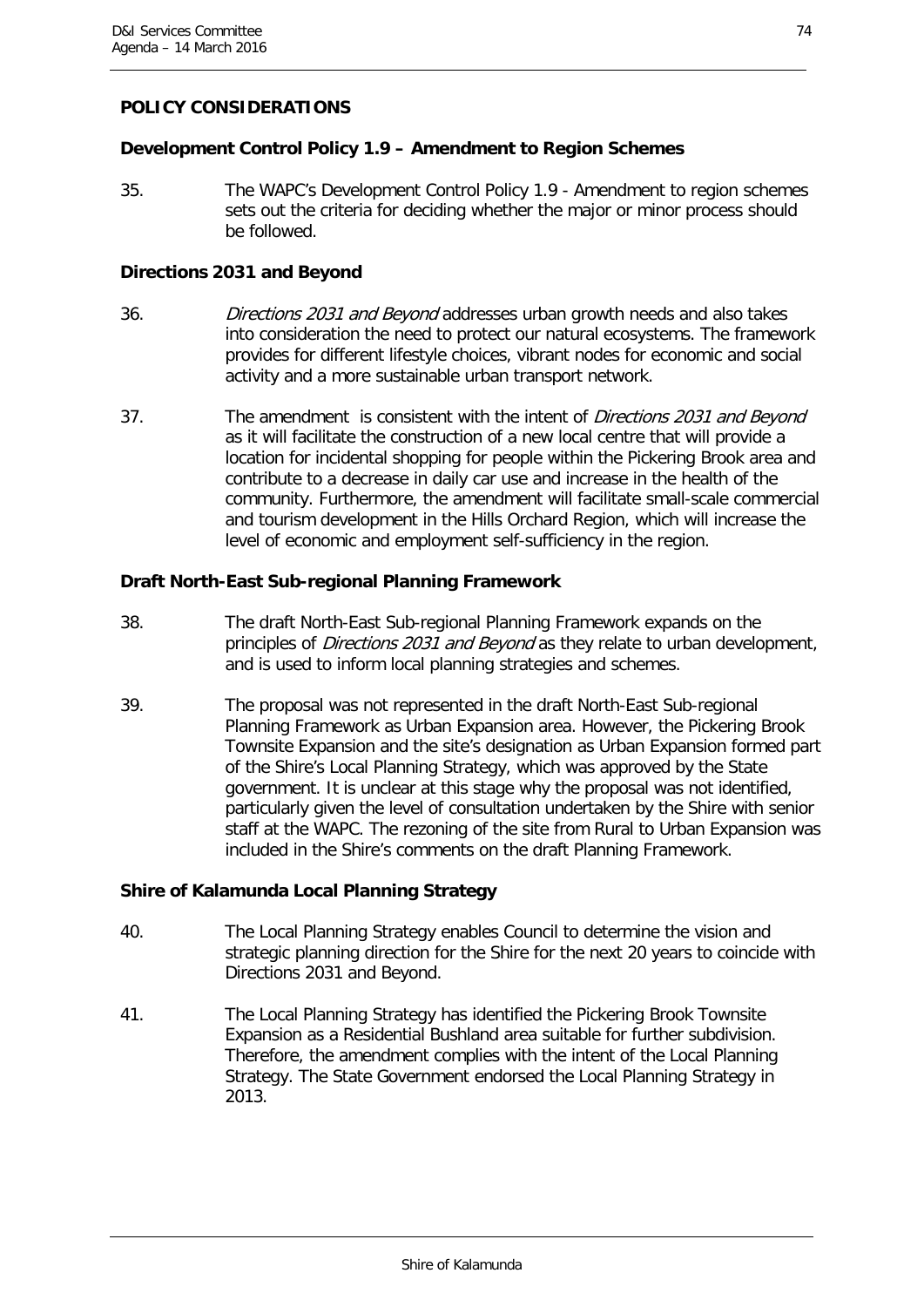# **Statement of Planning Policy 2.7 Public Drinking Water Source Areas**

42. This Policy addresses land use and development in public drinking water source supply areas. The policy will protect and manage public drinking water source areas from incompatible land uses and pollution in order to maintain the quality of the drinking water. Land uses that are detrimental to the quality and quantity of the water supply will not be permitted unless it can be demonstrated that such an impact can be managed.

# **COMMUNITY ENGAGEMENT REQUIREMENTS**

43. A public forum was held on 3<sup>rd</sup> March 2016 to inform landowners of the proposal and the process to be followed. Public consultation and advertising will be conducted by the WAPC and the Shire if the request to initiate the rezoning is supported.

# **FINANCIAL CONSIDERATIONS**

44. Any future costs can be met through existing operational expenditure.

# **STRATEGIC COMMUNITY PLAN**

### **Strategic Planning Alignment**

45. Kalamunda Advancing: Strategic Community Plan to 2023

Strategy 4.1.1 – Develop, implement and review strategic land-use plans and policies which guide the location and sustainability of industrial, commercial and residential areas within the Shire.

# **SUSTAINABILITY**

### **Social Implications**

46. The proposed Pickering Brook Townsite Expansion will provide a greater variety of housing stock that caters to the existing demographic profile. It will provide suitable housing options to both the ageing local community and those people whose place of employment has moved from the orchards to outside the Pickering Brook area.

### **Economic Implications**

47. Due to reduced viability of orcharding activities, this proposal gives some landowners alternative ways to use their land.

# **Environmental Implications**

48. The site contains an unnamed tributary of Piesse Brook which drains in a northward direction into Piesse Gully and the Helena River. The ephemeral creek is poorly defined within the site which runs through a series of orchards.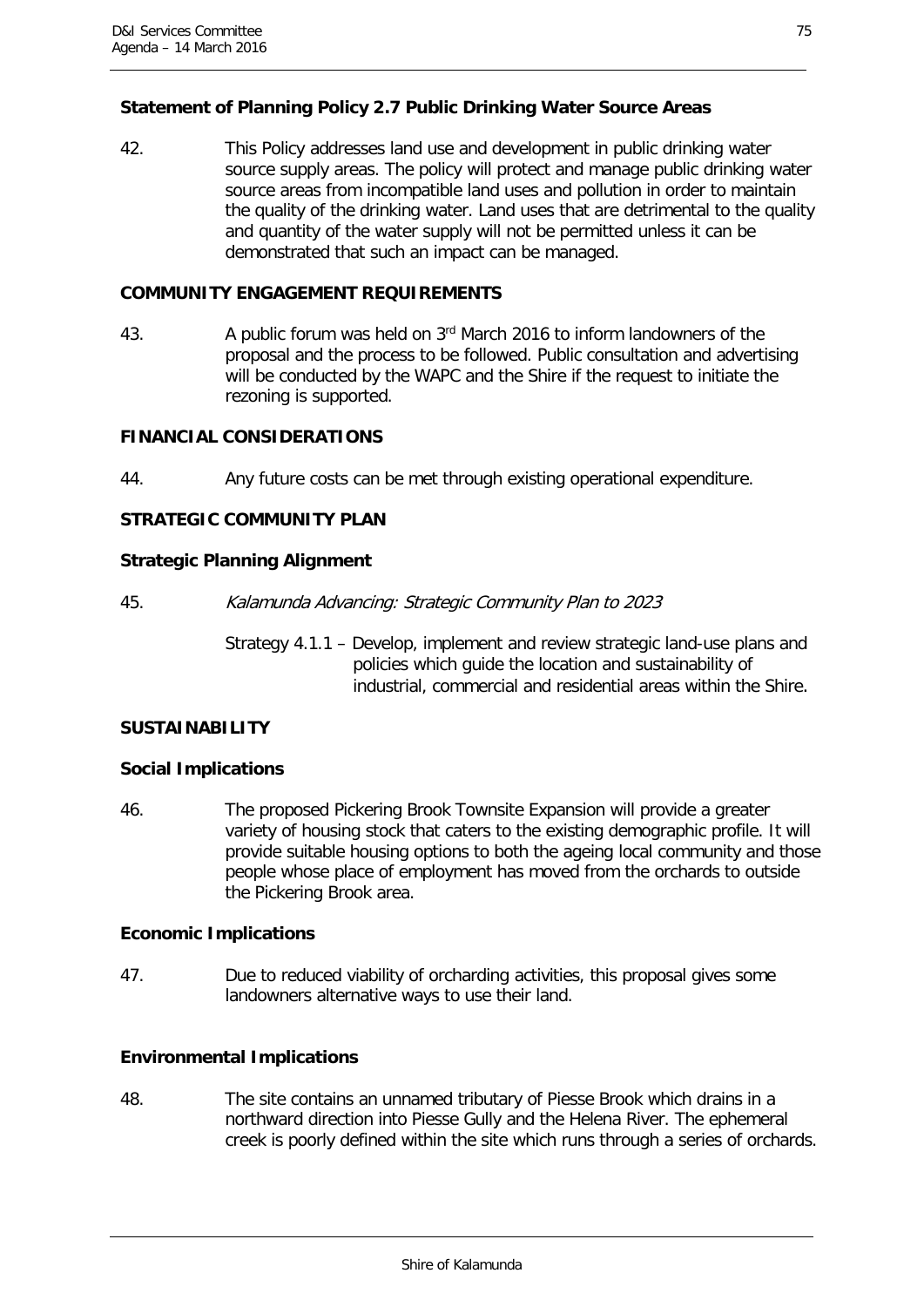- 49. As the majority of the site has been historically cleared for agricultural purposes there will be minimal potential environmental impacts. No flora or fauna of conservation significance should be impacted by the proposed development. There will, however, be additional studies undertaken at the Local Structure Plan stage.
- 50. The amendment will be subject to review by the Environmental Protection Authority for assessment under the requirements of the *Environment* Protection Act 1986.

## **RISK MANAGEMENT CONSIDERATIONS**

| 51. | <b>Risk</b>                                                                                                        | Likelihood | Consequence | Rating        | Action/Strategy                                                                                                                                                                                               |
|-----|--------------------------------------------------------------------------------------------------------------------|------------|-------------|---------------|---------------------------------------------------------------------------------------------------------------------------------------------------------------------------------------------------------------|
|     | The WAPC<br>may resolve<br>not to initiate<br>amendment,<br>based on the<br>current Sub-<br>Regional<br>Framework. | Possible   | Minor       | <b>Medium</b> | Ensure the WAPC is<br>aware that the<br>proposed amendment<br>has strategic<br>significance to the<br>local and broader<br>region and senior<br>WAPC staff have<br>indicated no objection<br>to the proposal. |

### **OFFICER COMMENT**

- 52. The Shire's Local Planning Strategy recognises the Pickering Brook Townsite Expansion Area as an important site for accommodating future population growth in the Kalamunda area, and the local community of Pickering Brook.
- 53. Consolidation of the Pickering Brook Townsite will give the settlement of Pickering Brook a focus and would be an economic and social advantage to the community.
- 54. The proposal will provide greater housing options for an ageing population and will provide land use alternatives to people who no longer find orcharding to be a viable economic and employment option.
- 55. The proposal will provide small-scale commercial and tourism opportunities for the community, further improving economic and social advantages of the area.
- 56. Notwithstanding the recommendation of the Draft Strategic Framework for the North East Region, the Shire has been liaising with a number of local government agencies including the senior staff at the WAPC in order to progress the amendment to this point.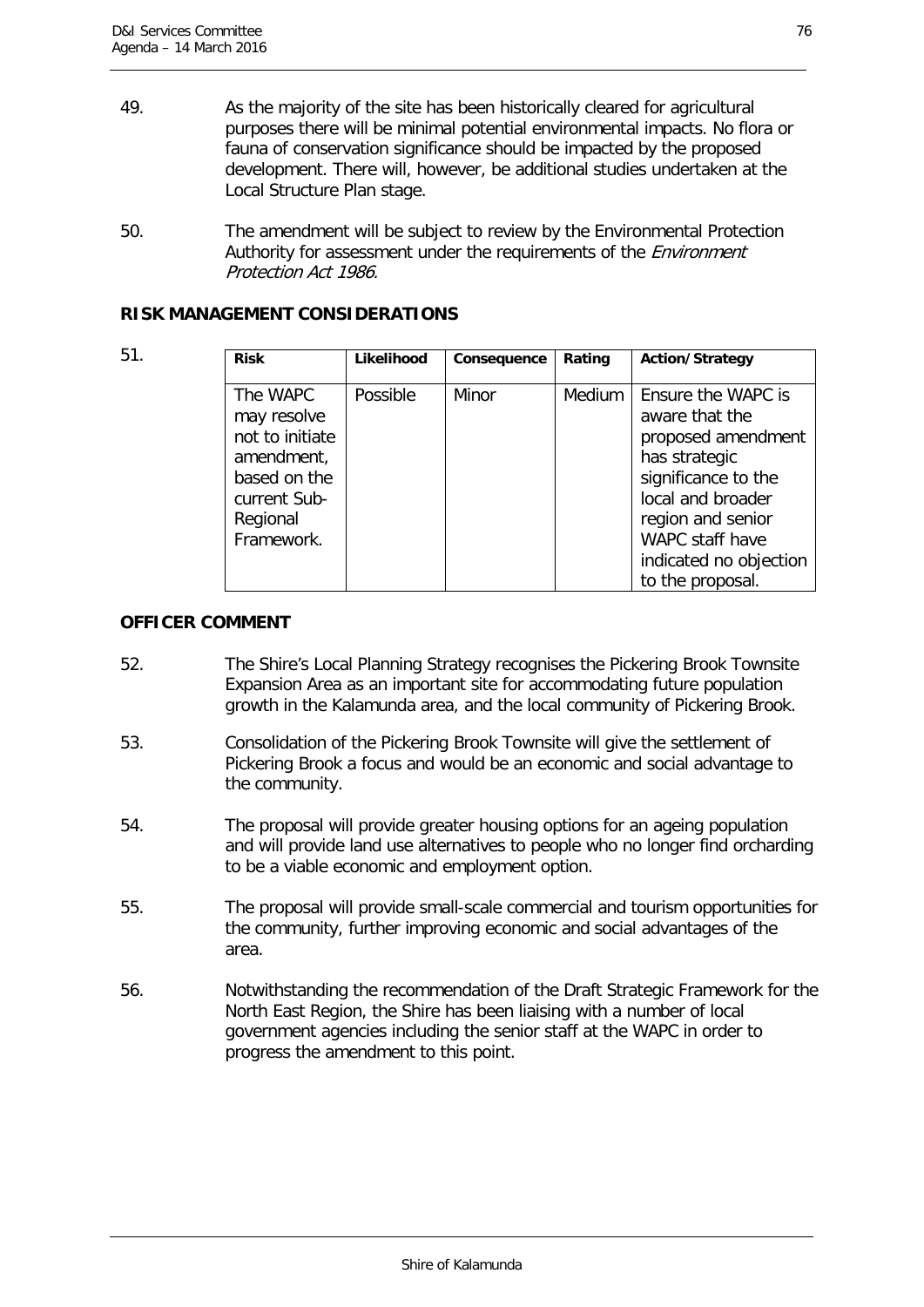# **Voting Requirements: Simple Majority**

## **COMMITTEE RECOMMENDATION TO COUNCIL (D&I 22/2016)**

That Council:

- 1. Requests the Western Australian Planning Commission initiate an amendment to the Metropolitan Region Scheme, rezoning the Pickering Brook Townsite Expansion Area from Rural to Urban as per Attachment 1;
- 2. Pursuant to Section 126(3) of the Planning and Development Act 2005, requests the Western Australian Planning Commission concurrently rezone the Pickering Brook Townsite Expansion Area from Rural Agriculture to Urban Development under Local Planning Scheme No. 3 as per Attachment 2; and
- 3. Forwards the additional documents, included at Attachments 3-8, to the Western Australian Planning Commission for their information.

Moved: **Cr John Giardina**

Seconded: **Cr Geoff Stallard**

Vote: **CARRIED UNANIMOUSLY (11/0)**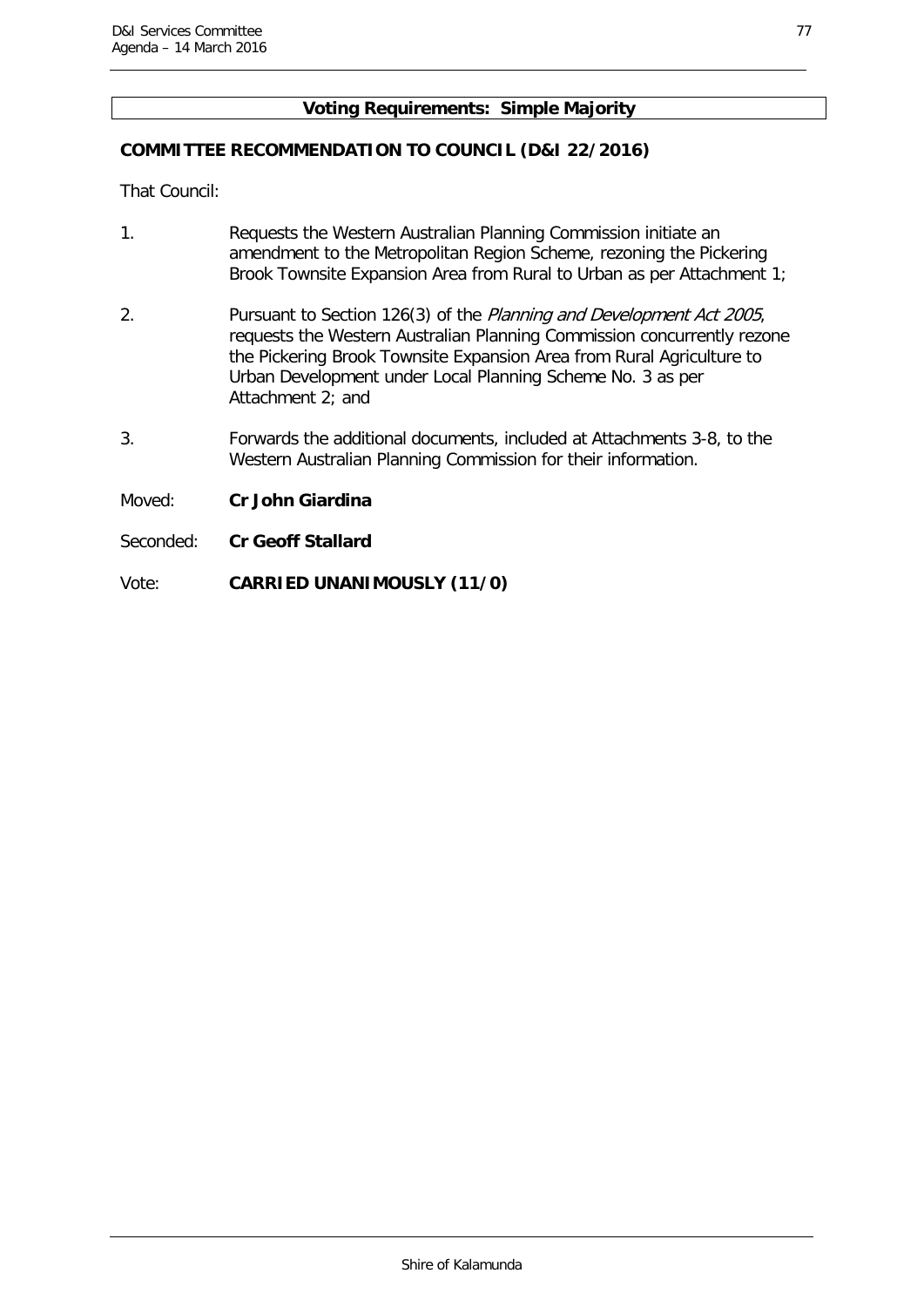# **Attachment 1**

Request to Initiate an Amendment to the Metropolitan Region Scheme – Pickering Brook Townsite Expansion **Current and Proposed Metropolitan Region Scheme Zoning Map**